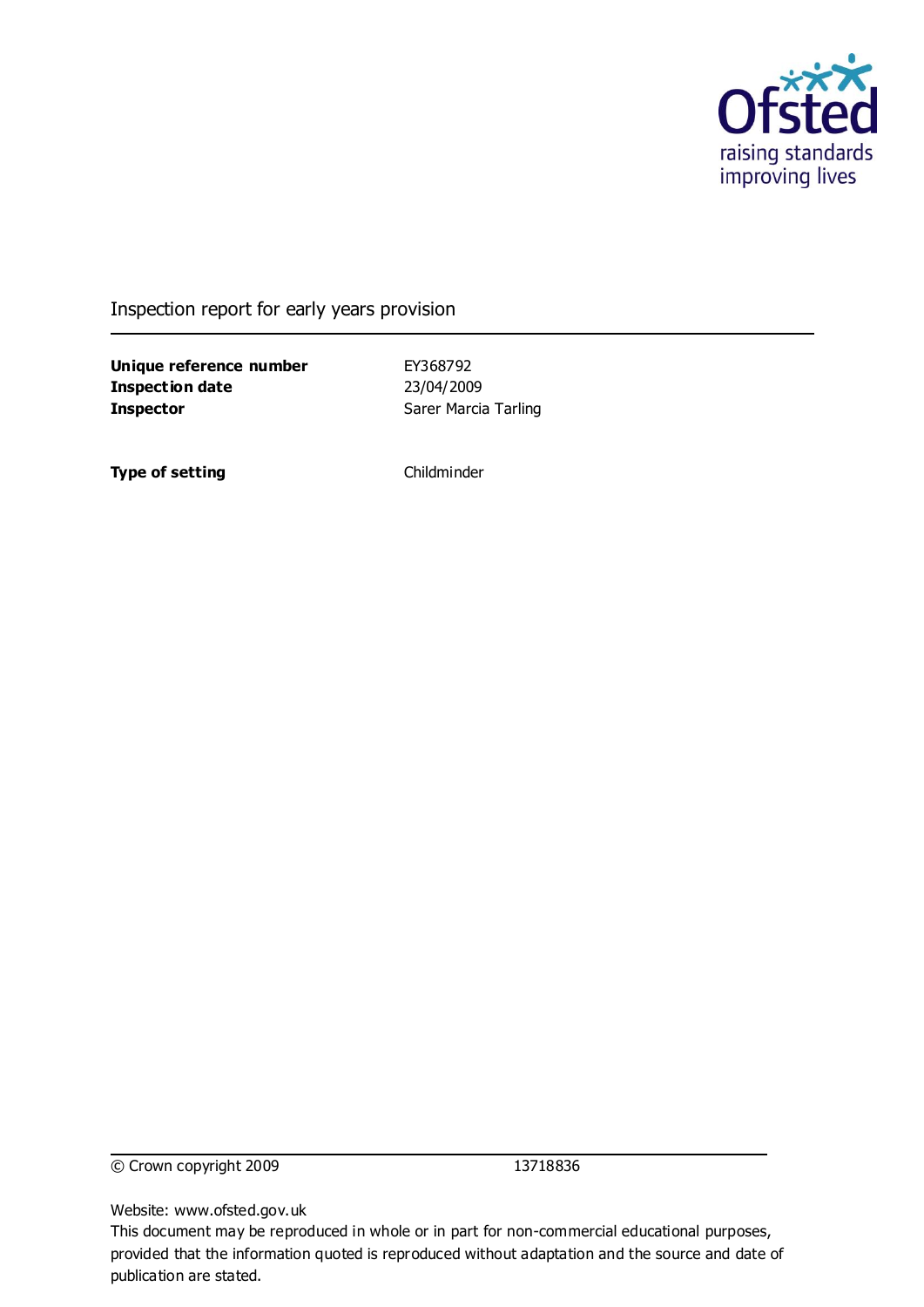## **Introduction**

This inspection was carried out by Ofsted under Sections 49 and 50 of the Childcare Act 2006 on the quality and standards of the registered early years provision. "Early years provision" refers to provision regulated by Ofsted for children from birth to 31 August following their fifth birthday (the early years age group). The registered person must ensure that this provision complies with the statutory framework for children's learning, development and welfare, known as the *Early* Years Foundation Stage.

The provider must provide a copy of this report to all parents with children at the setting where reasonably practicable. The provider must provide a copy of the report to any other person who asks for one, but may charge a fee for this service (The Childcare (Inspection) Regulations 2008 regulations 9 and 10).

The setting also makes provision for children older than the early years age group which is registered on the voluntary and/or compulsory part(s) of the Childcare Register. This report does not include an evaluation of that provision, but a comment about compliance with the requirements of the Childcare Register is included in Annex B.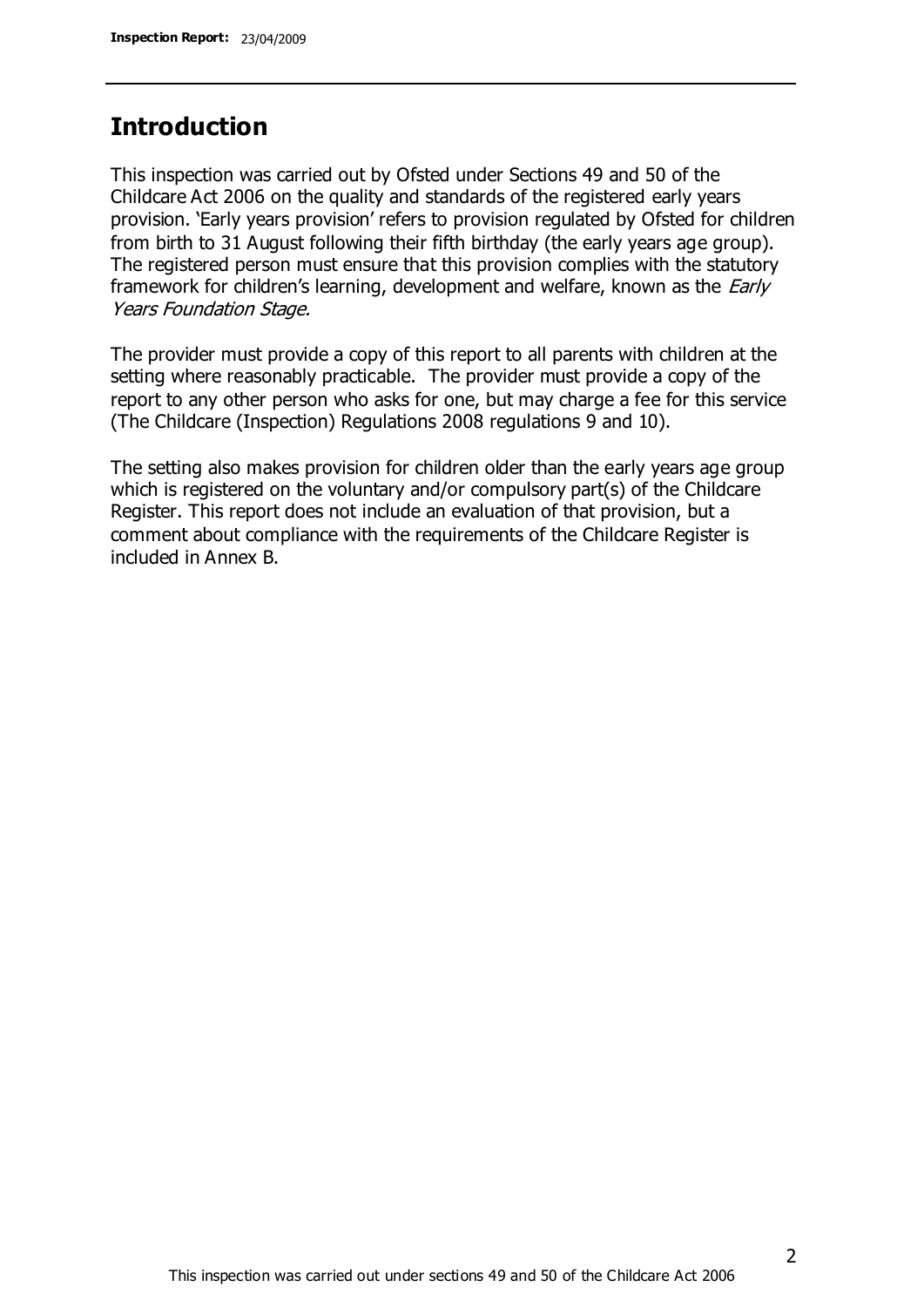## **Description of the childminding**

The childminder was registered in 2008. She lives with her partner and two children aged nine and 17 years. They live in a three bedroom house in Northumberland Heath, Erith in the London borough of Bexley. The premises is close to local shops, schools and parks. The whole of the property is used for childminding. There is an enclosed garden available for outdoor play. The family have a rabbit and two dogs, an Irish Jack Russell and a Staffordshire Bull Terrier. The Staffordshire Bull Terrier is not at home during the day.

The childminder is registered on the Early Years Register and on the compulsory and voluntary parts of the Childcare Register. The childminder is registered to care for a maximum of four children under eight at any one time. There is currently one child attending, in the early years age group, on a part-time basis. The childminder is a member of the National Childminding Association.

## **Overall effectiveness of the early years provision**

Overall the quality of the provision is outstanding. The childminder"s professional and enthusiastic approach ensure children's individual welfare, learning and developmental needs are exceptionally well promoted. The childminder show a commitment to inclusion as she recognises children"s uniqueness, values diversity and ensures they feel good about themselves. Her knowledge of the Early Years Foundation Stage (EYFS) enables her to plan and provide an inclusive and stimulating learning environment, where children can flourish and develop to their full potential. The childminder has developed effective systems for tracking children's development and progress and the strong partnership with parents/carers ensures this information is routinely shared. The childminder is committed to continually improving outcomes for children and her ability to use self evaluation to review all areas of her service is excellent, thus enabling her to be responsive to the individual needs of children and their families.

## **What steps need to be taken to improve provision further?**

To further improve the high quality early years provision the registered person should consider:

continue to develop systems for gathering and recording information on children's starting points on the planning tool

## **The leadership and management of the early years provision**

Detailed individual planning provides children with an excellent balance of childcentred and adult-led activities in the home, garden and on outings enabling children to develop their knowledge of the wider community. The childminder closely monitors children's progress through skilful interaction, observation and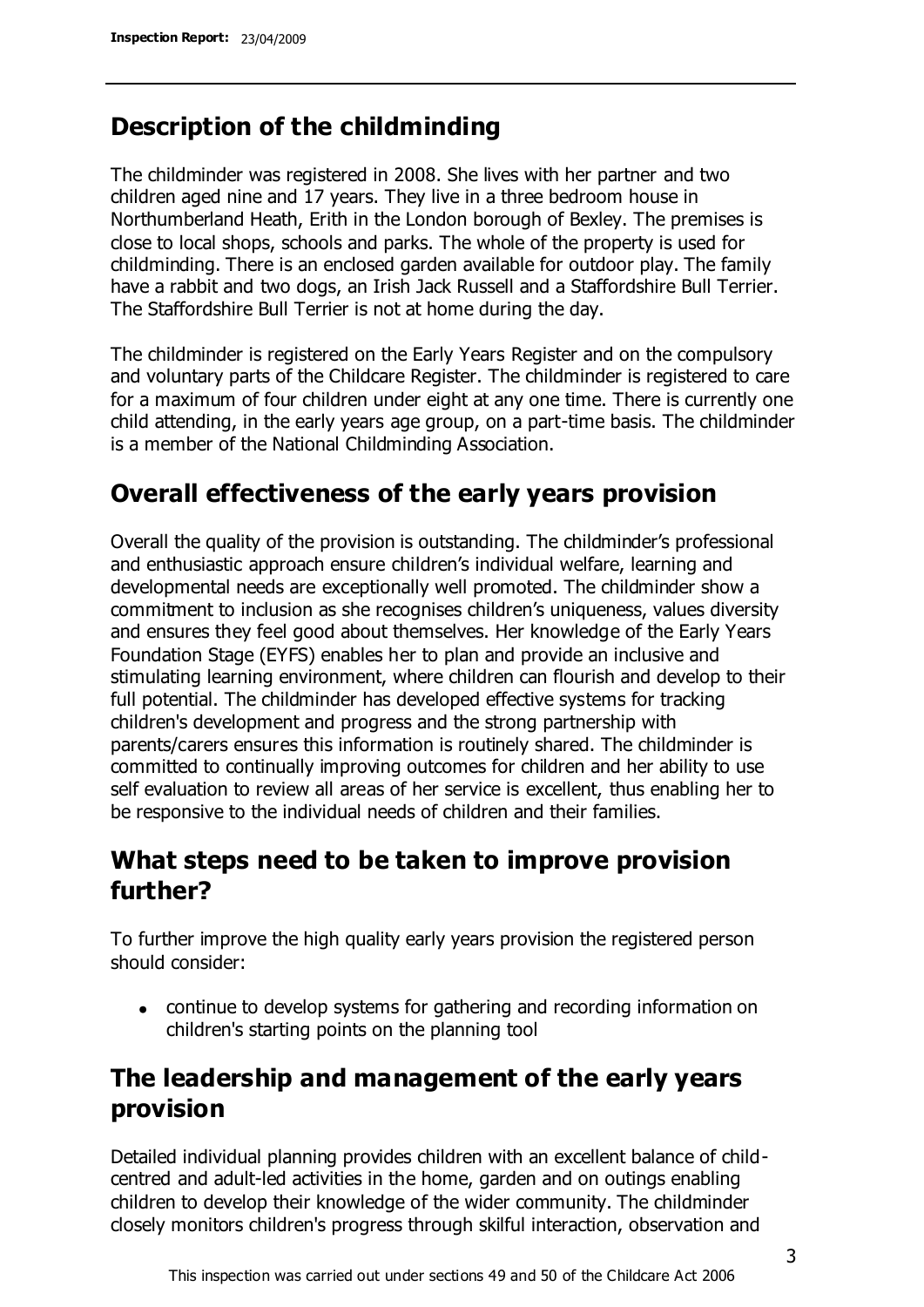detailed assessment of their progress.

The welcoming child-centred environment is organised to maximise learning opportunities for children, rich in colourful displays of children"s craft work, numbers, colours and books to promote children's learning. Children's individual interests are recognised as they are able to move around freely making independent choices from an exciting range of good quality resources from the toy boxes, which are clearly labelled with words and pictures.

An excellent set of written policies, procedures along with documentation, such as consent from parents, registers, accident and medication records, are accurately recorded and shared with parents, promoting accountability. Children are extremely well safeguarded. The childminder is confident of her role in relation to child protection and has a clear policy and a procedure, in line with Local Safeguarding Children Board"s, which she shares with parents. Children are safe in the setting and when out and about because the childminder completes regular and thorough risk assessments. This enables children to explore and play within safe boundaries at all times. Children participate in regular fire practices which reduces the risk of injury in the event of a fire.

The childminder works extremely hard to ensure parents/carers are informed about their children's progress through a variety of different means, which include the sharing of all observations and assessments, photographs of children taking part in activities written details about menus and the planned activity schedule. They have frequent opportunities to share their own knowledge of their child's development through discussion and in the daily contact books.

Self-evaluation is highly effective as it identifies individual children"s needs. The childminder evaluates the impact of the environment, the activities and her own training on children's learning and development, simultaneously promoting their health, safety and well-being. Parents/carers are fully involved in the evaluation process both through regular discussions and questionnaires which she then uses to review and improve her practice.

### **The quality and standards of the early years provision**

The childminder"s flexible settling in procedures enable children to feel at ease within the setting. Children are extremely happy, settled and secure in the childminders warm and supportive care. The childminder enthusiastically embraces the requirements of the Early Years Foundation Stage. As a result children are provided with excellent support and opportunities to help them make progress in all areas of their individual learning through challenging and purposeful activities and resources in both indoor and outdoor environments. Activities are routinely evaluated to ensure that they have been effective.

Planning is flexible, and based on children's interests and individual needs, which the childminder identifies through on-going discussion with parents and her effective system of observations. However, the system for finding out about children's starting points is less established. Observations include dated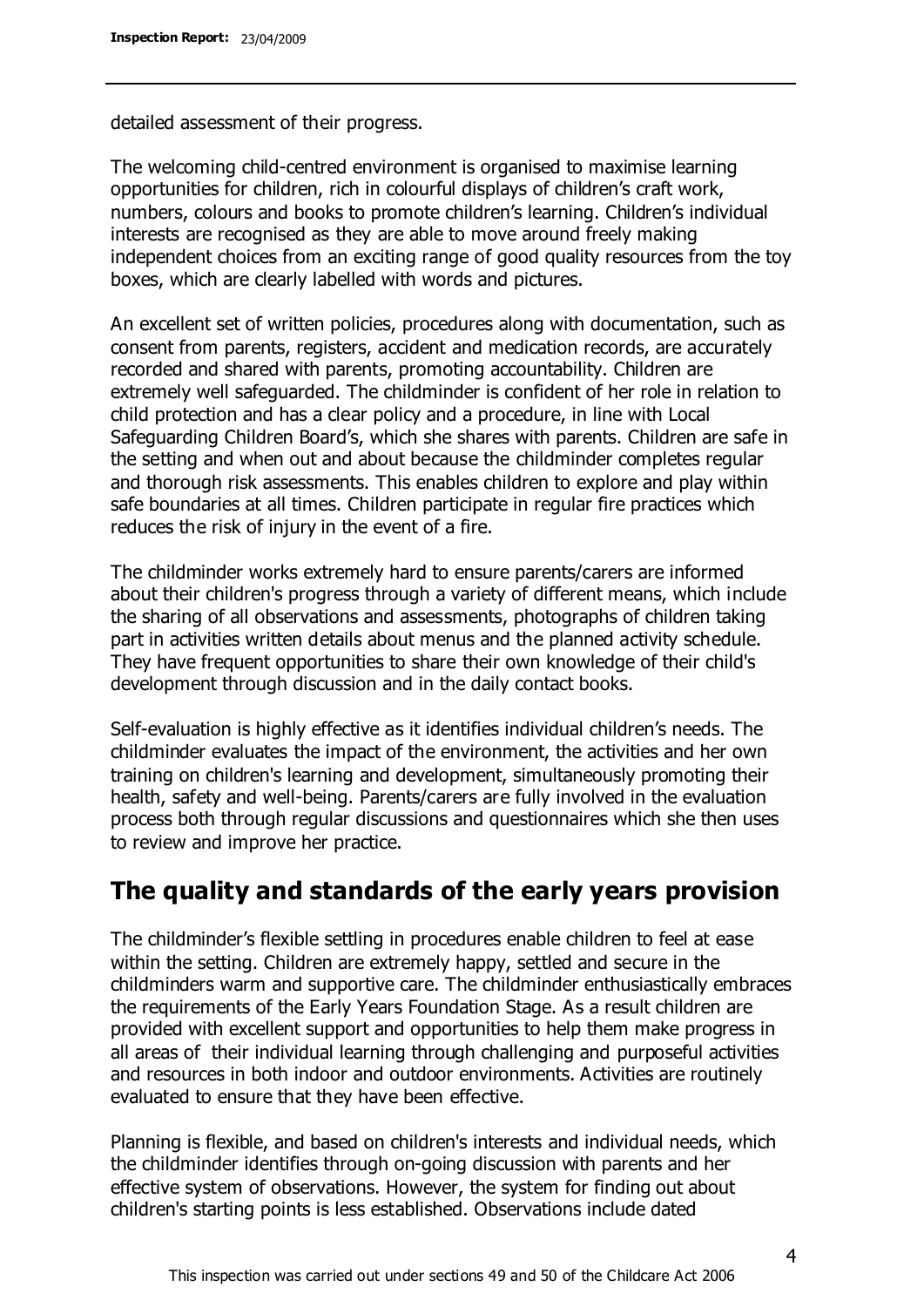photographs of children taking part in activities as evidence of their achievements which the childminder clearly links to the different areas of learning and identifies children's next steps and plans for their future learning.

Children have great fun, becoming engrossed in their chosen activity, and play purposefully for extended periods. They really enjoy the childminder"s participation for example, when setting up and playing with an interactive Thomas the Tank Engine track, when using the Aqua Draw and dancing to music CD's. The childminder continually talks to children and asks open ended questions to encourage their language and thinking skills. As a result children are developing good habits that will help them to become independent and active learners in the future. The childminder uses age appropriate behaviour management techniques and builds children"s self esteem. She praises children for small achievements and as a result young children throw their hands in the air and call out "I'm fantastic!" when they complete a task.

Children learn about diversity in the wider world through the good quality positive image play resources, books and craft activities both in the childminder"s home and local toddler groups. The childminder makes good use of home-made props and everyday routines, such as counting the numbers on a snake up the side of the stair case, to help children recognise colours, letters and to develop their counting skills. She promotes their enjoyment of books by providing them with a wide range and by reading stories that interest them. Good use of labelling and pictures, such as the Fireman Sam emergency exit signs, throughout her home help children to learn that text carries meaning.

The childminder provides a varied and nutritiously healthy diet that includes dishes from around the world and plenty of fruit and vegetables. Children with special diets benefit from the agreements in place with parents concerning the food they eat. Children are protected from cross-infection as stringent routines ensure all areas of the home are scrupulously clean and hygienic. They learn about the importance of good personal hygiene as they wash their hands before meals or after petting the dog. The childminders fun philosophy that "Children don"t shrink in the rain!" means they enjoy daily fresh air and plenty of good opportunities for physical exercise in the garden and on the many organised outings to local woods, parks and soft play centres.

Children are learning to keep safe as they help tidy away their toys. Appropriate car seats ensure children are safe whilst travelling and the childminder teaches them how to cross the road safely. The childminder maintains her first aid qualification ensuring that prompt and appropriate care is given in the event of illness or an accident. As a result of these measures children's health, safety, and well-being are exceptionally well promoted.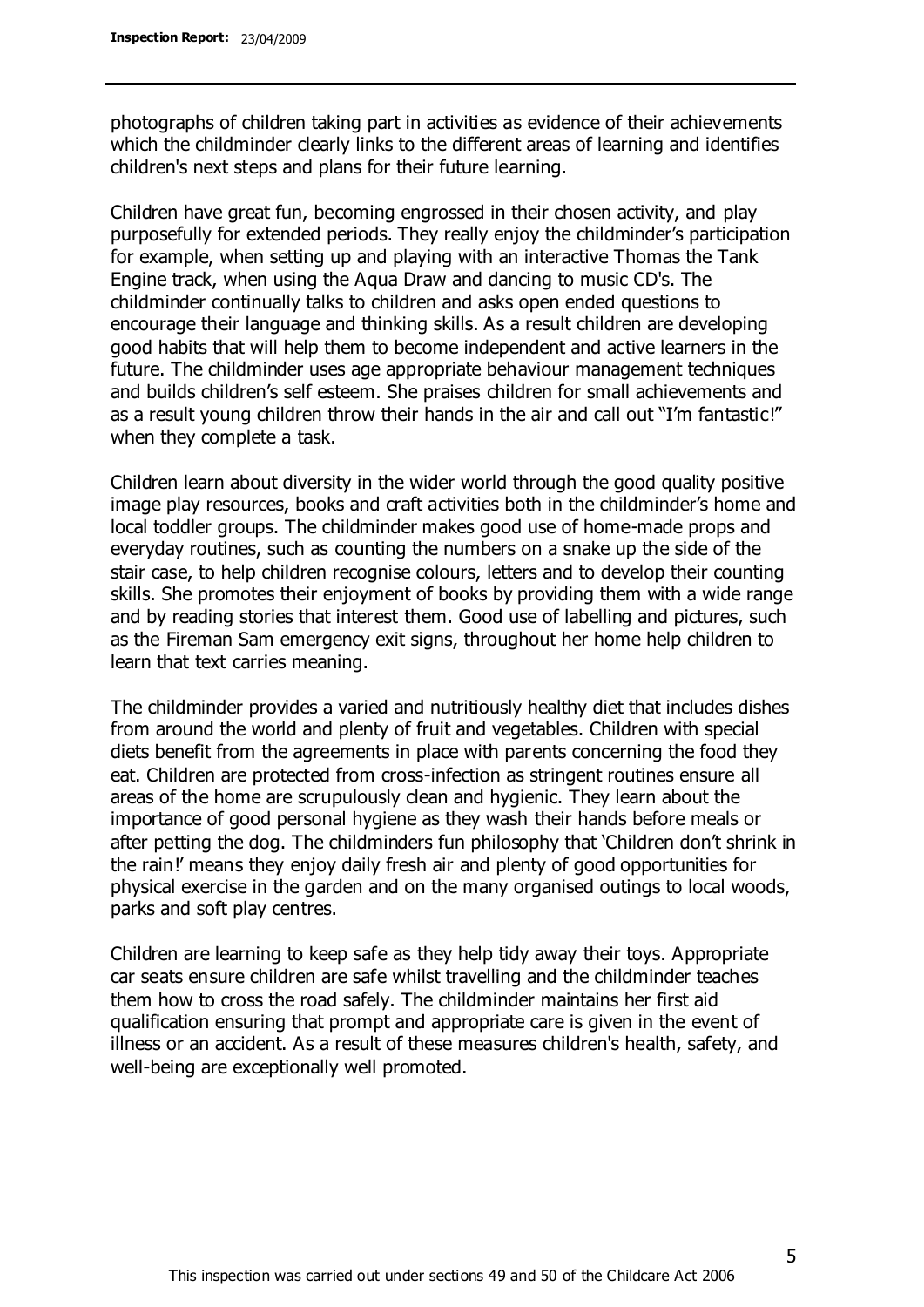## **Annex A: record of inspection judgements**

#### **The key inspection judgements and what they mean**

Grade 1 is Outstanding: this aspect of the provision is of exceptionally high quality Grade 2 is Good: this aspect of the provision is strong Grade 3 is Satisfactory: this aspect of the provision is sound Grade 4 is Inadequate: this aspect of the provision is not good enough

#### **Overall effectiveness**

| How effective is the provision in meeting the needs<br>of children in the Early Years Foundation Stage? |  |
|---------------------------------------------------------------------------------------------------------|--|
| How well does the provision promote inclusive practice?                                                 |  |
| The capacity of the provision to maintain continuous                                                    |  |
| improvement.                                                                                            |  |

#### **Leadership and management**

| How effectively is provision in the Early Years               |  |
|---------------------------------------------------------------|--|
| <b>Foundation Stage led and managed?</b>                      |  |
| How effective is the setting's self-evaluation, including the |  |
| steps taken to promote improvement?                           |  |
| How well does the setting work in partnership with parents    |  |
| and others?                                                   |  |
| How well are children safequarded?                            |  |

#### **Quality and standards**

| How effectively are children in the Early Years<br><b>Foundation Stage helped to learn and develop?</b> |  |
|---------------------------------------------------------------------------------------------------------|--|
| How effectively is the welfare of children in the Early                                                 |  |
| <b>Years Foundation Stage promoted?</b>                                                                 |  |
| How well are children helped to stay safe?                                                              |  |
| How well are children helped to be healthy?                                                             |  |
| How well are children helped to enjoy and achieve?                                                      |  |
| How well are children helped to make a positive                                                         |  |
| contribution?                                                                                           |  |
| How well are children helped develop skills that will                                                   |  |
| contribute to their future economic well-being?                                                         |  |

Any complaints about the inspection or report should be made following the procedures set out in the guidance available from Ofsted's website: www.ofsted.gov.uk